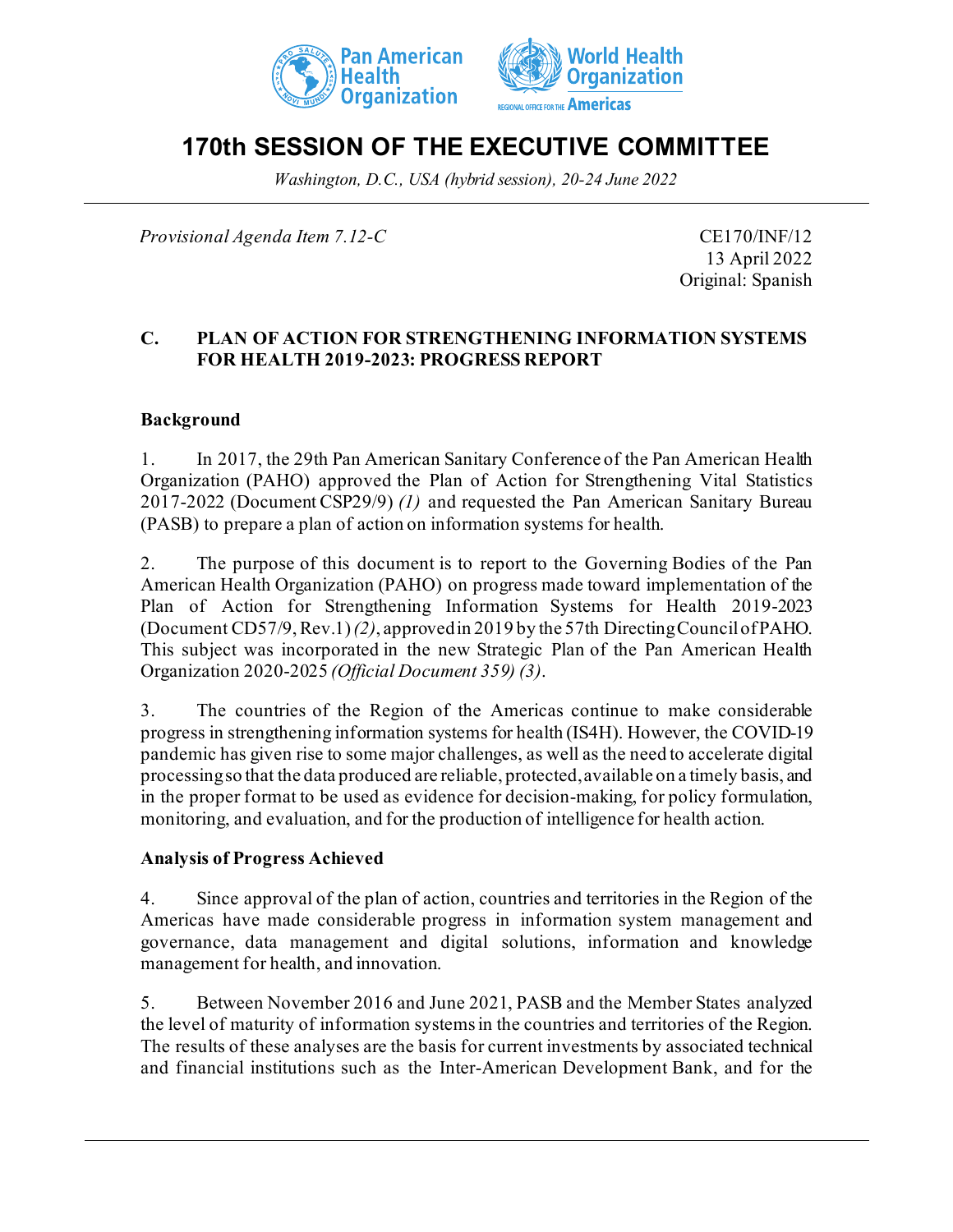creation or updating of road maps and public policies. In the evaluation of regional maturity, detailed results were obtained and organized around fourstrategic lines of action.

6. The analysis of progress under the plan of action focused on challenges, opportunities, and good practices. Consideration was given to technology tools and regulatory instruments, standards for electronic health records, identification and classification of information products, and technology infrastructure, as well as the definition, classification, and integration of health data sources, including both structured and unstructured data. Attention was also given to active participation by the scientific and academic community, civil society, and information producers and users in the real-time collection or capture of data and information, as well as facilitating access to accurate information at the right time and in the right format *(4)*.

7. In light of existing initiatives and an *ex post* evaluation of the four years of execution of the IS4H initiative, as well as the need to accelerate digital transformation in the health sector and strengthen information systems for health in the Region, PASB, together with the Member States, called for action in 2021 to ensure that "no one is left behind" in the age of digital interdependence *(4)*.

# *Strategic Line of Action 1: Information system management and governance*

8. Several countries made considerable progress in the indicators related to strengthening the governance of information systems for health, especially in areas related to the improvement of legal frameworks for facilitating the implementation of electronic health records, electronic prescriptions, and telehealth or telemedicine, among others. Plans and strategies have been developed for information systems for health, digital health, and digital transformation in health care that establish the duties and responsibilities of the actors involved and emphasize leadership. Some countries in the Region have initiated or improved the digitization of their health systems and incorporated norms and standards for interoperability with a view to improving the transmission of and access to information.

| TVI HUGHLII                                                                                                                                                                                                                |                                                                                                                                                                                                                                                                                                 |
|----------------------------------------------------------------------------------------------------------------------------------------------------------------------------------------------------------------------------|-------------------------------------------------------------------------------------------------------------------------------------------------------------------------------------------------------------------------------------------------------------------------------------------------|
| Indicator, baseline, and target                                                                                                                                                                                            | <b>Status</b>                                                                                                                                                                                                                                                                                   |
| <b>1.1.1</b> Number of countries and territories that<br>have implemented a governance mechanism<br>(policy, plan of action, or strategy) for<br>information systems for health<br>Baseline (2019): 5<br>Target (2023): 10 | Eight countries have implemented a<br>governance mechanism (policy, plan of<br>action, or strategy) for information systems<br>for health. An additional 10 countries and<br>four territories expect to implement one by<br>2023, which means that the established target<br>would be exceeded. |

**Objective 1.1:** Strengthen the management and governance mechanisms of information systems for health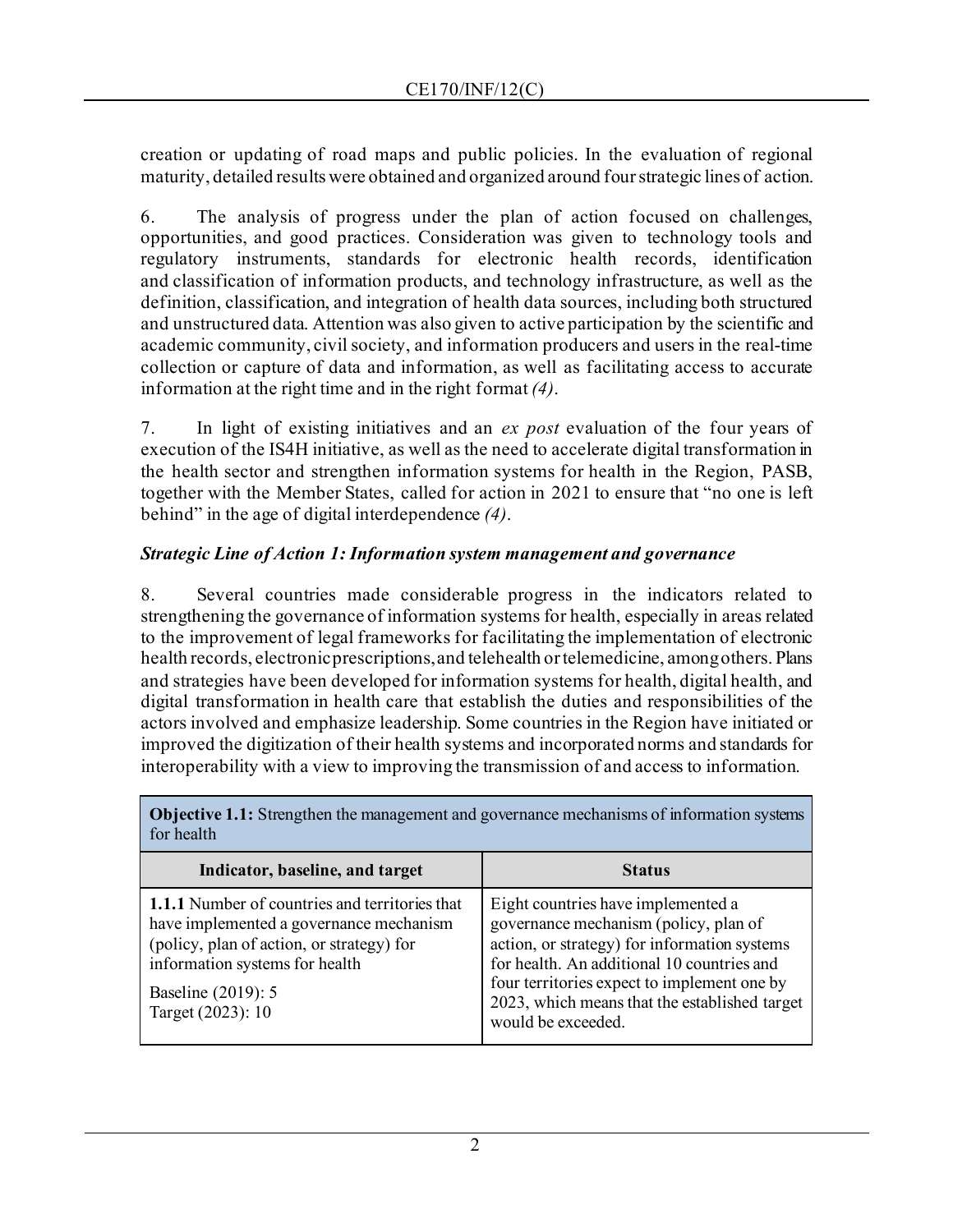| <b>Objective 1.1:</b> Strengthen the management and governance mechanisms of information systems<br>for health                                                                                                                                                                                                                                         |                                                                                                                                                                                                                                                                                                                                                                                                                                                                           |
|--------------------------------------------------------------------------------------------------------------------------------------------------------------------------------------------------------------------------------------------------------------------------------------------------------------------------------------------------------|---------------------------------------------------------------------------------------------------------------------------------------------------------------------------------------------------------------------------------------------------------------------------------------------------------------------------------------------------------------------------------------------------------------------------------------------------------------------------|
| Indicator, baseline, and target                                                                                                                                                                                                                                                                                                                        | <b>Status</b>                                                                                                                                                                                                                                                                                                                                                                                                                                                             |
| <b>1.1.2</b> Number of countries and territories that<br>have used the PAHO model to determine the<br>maturity of their information systems<br>Baseline (2019): 5<br>Target (2023): 15                                                                                                                                                                 | The PAHO model to determine the maturity<br>of information systems for health has been<br>applied in all the countries and territories of<br>the Region of the Americas. As a result of<br>changes prompted by the pandemic and<br>progress in digital transformation,<br>10 countries and three territories have<br>expressed the need to update their studies,<br>and four countries have convened national<br>workshops to discuss and formulate updated<br>road maps. |
| 1.1.3 Number of countries and territories that<br>have a regulatory framework that supports the<br>use, management, and exchange of data and<br>information through electronic media and<br>addresses the aspects of dissemination, access,<br>privacy, ethics, interoperability, and domain<br>or property<br>Baseline (2019): 0<br>Target (2023): 10 | Five countries and two territories have a<br>regulatory framework that supports the use,<br>management, and exchange of data and<br>information through electronic media and<br>addresses the aspects of dissemination,<br>access, privacy, ethics, interoperability, and<br>domain or property. Five more countries<br>expect to have developed such a regulatory<br>framework by 2023.                                                                                  |
| <b>1.1.4</b> Number of countries and territories that<br>have developed their health information<br>architecture with emphasis on the flow and<br>processing of relevant data for the<br>health sector<br>Baseline (2019): 0<br>Target (2023): 10                                                                                                      | Eight countries have developed their health<br>information architecture with emphasis on<br>the flow and processing of relevant data for<br>the health sector. Five more countries expect<br>to define theirs by 2023, which means that<br>the established target would be exceeded.                                                                                                                                                                                      |
| 1.1.5 Number of countries and territories with<br>a monitoring and evaluation framework for<br>their information systems for health<br>Baseline (2019): 0<br>Target (2023): 10                                                                                                                                                                         | Six countries have a monitoring and<br>evaluation framework for their information<br>systems for health. Four more countries<br>expect to have one by 2023.                                                                                                                                                                                                                                                                                                               |
| 1.1.6 Number of countries and territories<br>with an interinstitutional committee for<br>implementation of information systems<br>for health<br>Baseline (2019): 2<br>Target (2023): 10                                                                                                                                                                | Five countries have an interinstitutional<br>committee for the implementation of<br>information systems for health. Eight more<br>countries expect to have one by 2023.                                                                                                                                                                                                                                                                                                   |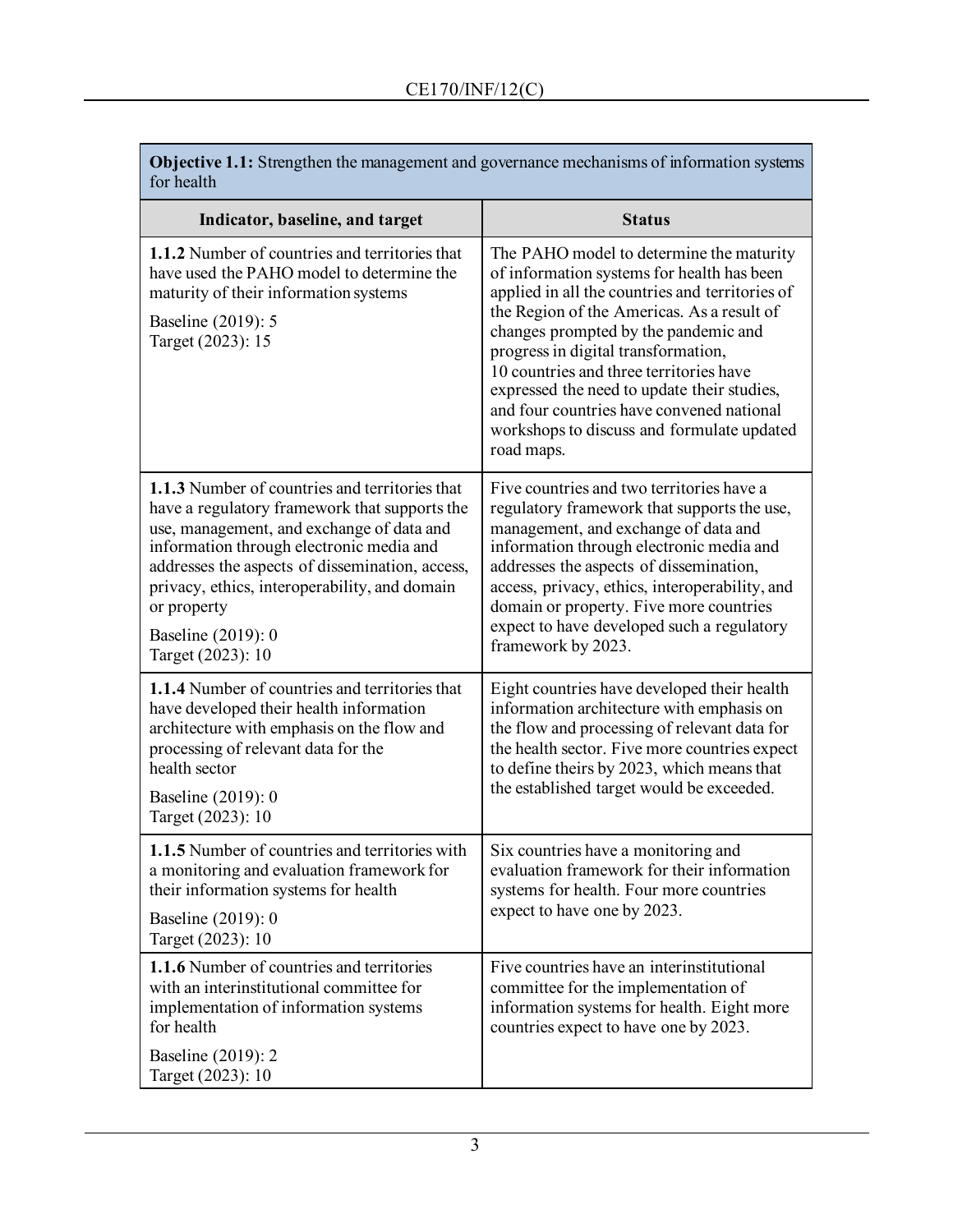| <b>Objective 1.1:</b> Strengthen the management and governance mechanisms of information systems |
|--------------------------------------------------------------------------------------------------|
| for health                                                                                       |

| Indicator, baseline, and target                                                                                                                                                                                                                     | <b>Status</b>                                                                                                                                                                                                                                                                                                     |
|-----------------------------------------------------------------------------------------------------------------------------------------------------------------------------------------------------------------------------------------------------|-------------------------------------------------------------------------------------------------------------------------------------------------------------------------------------------------------------------------------------------------------------------------------------------------------------------|
| <b>1.1.7</b> Number of countries and territories that<br>have adopted national policies and created<br>government or private sector electronic health<br>record (EHR) portals with open data for health<br>Baseline (2019): 15<br>Target (2023): 19 | A total of 20 countries and three territories<br>have adopted national policies and created<br>government or private sector electronic<br>health record (EHR) portals with open data<br>for health. Five more countries expect to do<br>so by 2023, which means that the established<br>target would be exceeded. |
| <b>1.1.8</b> Number of countries and territories that<br>have implemented a national health data<br>governance strategy or policy for continuous<br>quality assurance, security, and confidentiality<br>of data                                     | Two countries and one territory have<br>implemented a national health data<br>governance strategy or policy for continuous<br>quality assurance, security, and<br>confidentiality of data.                                                                                                                        |
| Baseline (2019): 0<br>Target (2023): 10                                                                                                                                                                                                             | There is no information on how many<br>countries expect to implement one by 2023.                                                                                                                                                                                                                                 |
| 1.1.9 Number of countries and territories that<br>have introduced methods and tools for the<br>analysis of unstructured data for the benefit of<br>public health<br>Baseline (2019): 0<br>Target (2023): 10                                         | Three countries have introduced methods and<br>tools for the analysis of unstructured data for<br>the benefit of public health.<br>There is no information on how many<br>countries expect to introduce them by 2023.                                                                                             |
| 1.1.10 Number of countries and territories<br>that report data disaggregated by age group,<br>sex, and ethnicity at the national and<br>subnational level<br>Baseline (2019): 4<br>Target (2023): 15                                                | A total of 10 countries report data<br>disaggregated by age group, sex, and<br>ethnicity at the national and subnational<br>level. Five more countries expect to do so<br>by 2023.                                                                                                                                |

# *Strategic Line of Action 2: Data management and information technologies*

9. Several countries have established programs or projects for the digitization, development, or implementation of technological solutions in such areas as follow-up and monitoring of patients, clinical histories, electronic prescriptions, and telehealth, among others. In addition, more countries have implemented technological solutions for visualizing data and information, and have recruited professionals and personnel specialized in various data and information analysis techniques. Cooperation and partnerships have been established between countries to facilitate the transfer of information and communication technologies. There was an overall rising trend in budgets allocated to improving technological infrastructure and connectivity among health institutions with a view to facilitating data collection and analysis.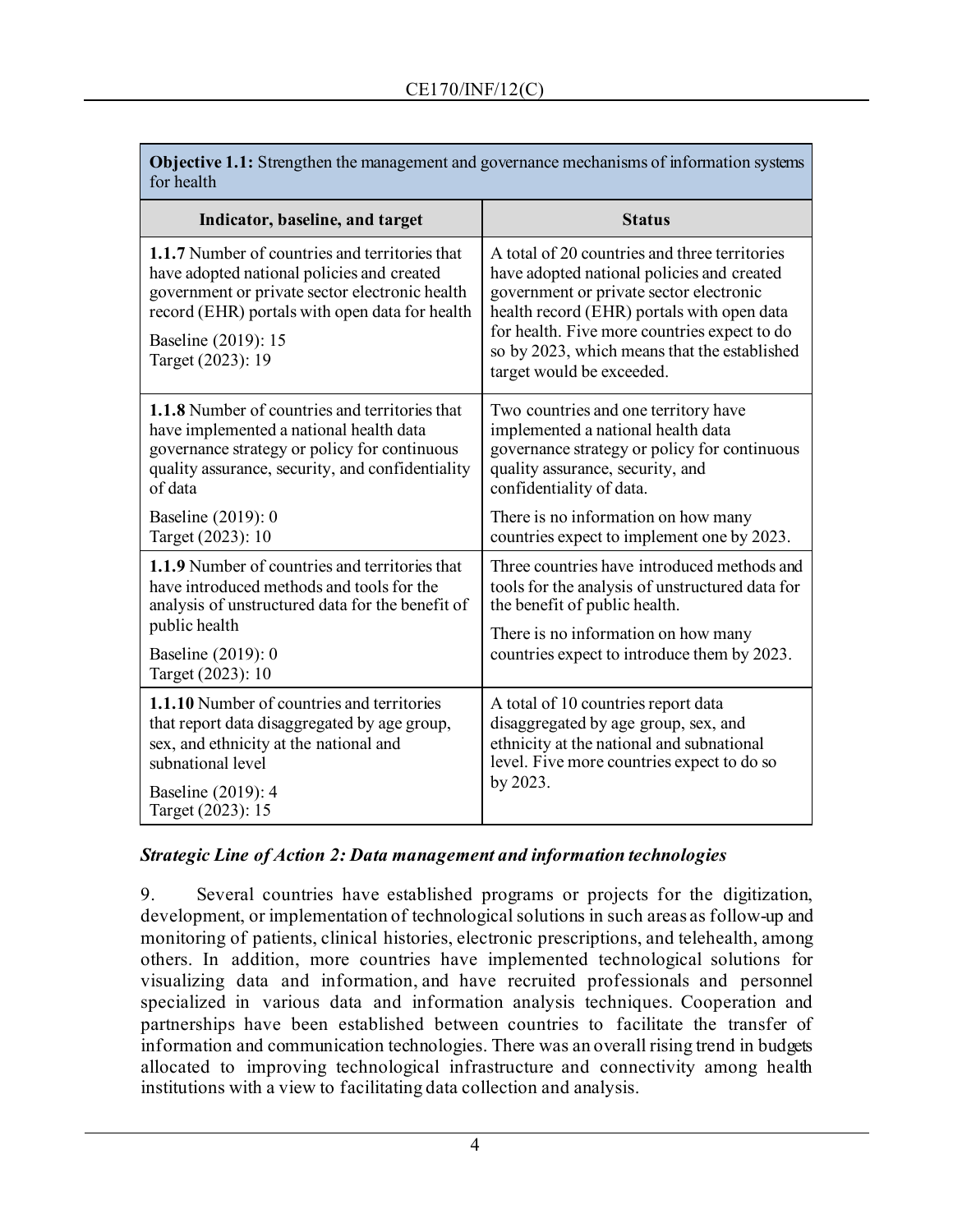| <b>Objective 2.1:</b> Promote the development of interconnected and interoperable information<br>systems                                                                                                                                                                                                    |                                                                                                                                                                                                                                                                                                    |
|-------------------------------------------------------------------------------------------------------------------------------------------------------------------------------------------------------------------------------------------------------------------------------------------------------------|----------------------------------------------------------------------------------------------------------------------------------------------------------------------------------------------------------------------------------------------------------------------------------------------------|
| Indicator, baseline, and target                                                                                                                                                                                                                                                                             | <b>Status</b>                                                                                                                                                                                                                                                                                      |
| 2.1.1 Number of countries and territories that<br>have introduced standards to facilitate the<br>interoperable exchange of data (e.g., Fast<br>Healthcare Interoperability<br>Resources - FHIR)                                                                                                             | Eight countries have introduced standards to<br>facilitate the interoperable exchange of data.<br>Seven more countries and three territories<br>expect to adopt them by 2023.                                                                                                                      |
| Baseline (2019): 10<br>Target (2023): 15                                                                                                                                                                                                                                                                    |                                                                                                                                                                                                                                                                                                    |
| 2.1.2 Number of countries and territories<br>that have set standards for the introduction<br>of new information and<br>communication technologies                                                                                                                                                           | A total of 15 countries have set standards for<br>the introduction of new information and<br>communication technologies. An additional<br>10 countries and four territories expect to adopt<br>them by 2023, which means that the                                                                  |
| Baseline (2019): 10<br>Target (2023): 15                                                                                                                                                                                                                                                                    | established target would be exceeded.                                                                                                                                                                                                                                                              |
| 2.1.3 Number of countries and territories<br>with a national electronic health records<br>system (for at least the public health sector)<br>based on the use of unique identification<br>numbers or patient matching utilizing health<br>information technology<br>Baseline (2019): 10<br>Target (2023): 18 | A total of 10 countries have a national<br>electronic health records system (for at least<br>the public health sector) based on the use of<br>unique identification numbers or patient<br>matching utilizing health information<br>technology. Eight more countries expect to<br>have one by 2023. |
| 2.1.4 Number of countries and territories that<br>have developed or introduced a tool (data<br>dictionary) to describe the type of data<br>compiled in a database, their format and<br>structure, and how they are used in the<br>health system                                                             | At total of 10 countries have developed or<br>adopted a tool (data dictionary) to describe the<br>type of data compiled in a database, their<br>format and structure, and how they are used in<br>the health system.                                                                               |
| Baseline (2019): 2<br>Target (2023): 10                                                                                                                                                                                                                                                                     |                                                                                                                                                                                                                                                                                                    |
| 2.1.5 Number of countries and territories<br>with formal standard operating procedures<br>for secure access to data for health<br>organizations (public and private) that allow<br>patients to securely access their health data<br>Baseline (2019): 2<br>Target (2023): 10                                 | A total of 10 countries have formal standard<br>operating procedures for secure access to data<br>for health organizations (public and private)<br>that allow patients to securely access their<br>health data.                                                                                    |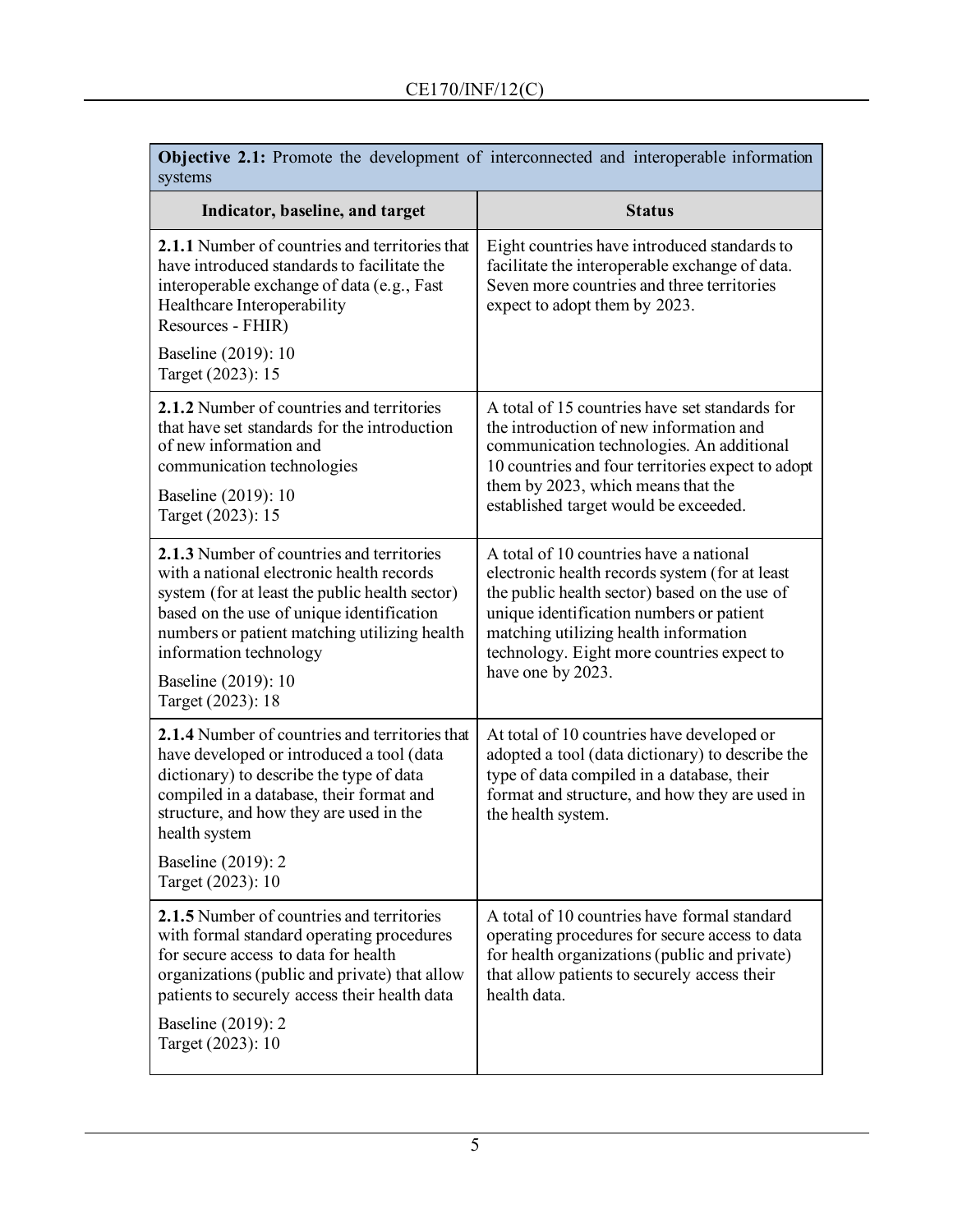# *Strategic Line of Action 3: Information and knowledge management*

10. In several countries, the Ministries of Health created closer formal ties with academic and research institutions to work on improving the analysis and production of information and knowledge. In addition, mechanisms and methodologies were developed for disseminating information at various levels: for professionals, health workers, decision-makers, and the general public. All countries moved forward in the use of digital tools to conduct virtual meetings and webinars—experiences that maintained and increased opportunities to continue working on and strengthening inter- and intra-institutional ties.

| <b>Objective 3.1:</b> Promote the production and exchange of technical and scientific information to<br>support the operation of information systems                                                                                                  |                                                                                                                                                                                                                       |
|-------------------------------------------------------------------------------------------------------------------------------------------------------------------------------------------------------------------------------------------------------|-----------------------------------------------------------------------------------------------------------------------------------------------------------------------------------------------------------------------|
| Indicator, baseline, and target                                                                                                                                                                                                                       | <b>Status</b>                                                                                                                                                                                                         |
| <b>3.1.1</b> Number of countries and territories that<br>have adopted methodologies to document<br>lessons learned, experiences, and good<br>practices, and to promote the sharing of<br>knowledge about the implementation of<br>information systems | A total of 10 countries have adopted<br>methodologies to document lessons learned,<br>experiences, and good practices, and to<br>promote the sharing of knowledge about the<br>implementation of information systems. |
| Baseline (2019): to be determined<br>Target (2023): 10                                                                                                                                                                                                |                                                                                                                                                                                                                       |
| <b>3.1.2</b> Number of countries and territories in<br>which academic institutions or professional<br>associations participate in national committees<br>to support the implementation of information<br>systems for health                           | In five countries, academic institutions or<br>professional associations participate in national<br>committees to support the implementation of<br>information systems for health.                                    |
| Baseline (2019): 2<br>Target (2023): 5                                                                                                                                                                                                                |                                                                                                                                                                                                                       |
| <b>3.1.3</b> Number of countries and territories that<br>participate in communities of practice to<br>create information services or<br>resources, ensuring that populations in<br>conditions of vulnerability are taken into<br>consideration        | A total of 10 countries participate in<br>communities of practice to create information<br>services or resources, ensuring that populations<br>in conditions of vulnerability are taken into<br>consideration.        |
| Baseline (2019): 0<br>Target (2023): 10                                                                                                                                                                                                               |                                                                                                                                                                                                                       |

# **Objective 3.1:** Promote the production and exchange of technical and scientific information to

# *Strategic Line of Action 4: Innovation, integration, and convergence*

11. Some countries have formed subregional networks for exchanging knowledge about technological innovations. Examples include the Latin American and the Caribbean Network for Strengthening Health Information Systems (RELACSIS) and the American Network of Cooperation in the Development of eHealth (RACSEL). Others have incorporated key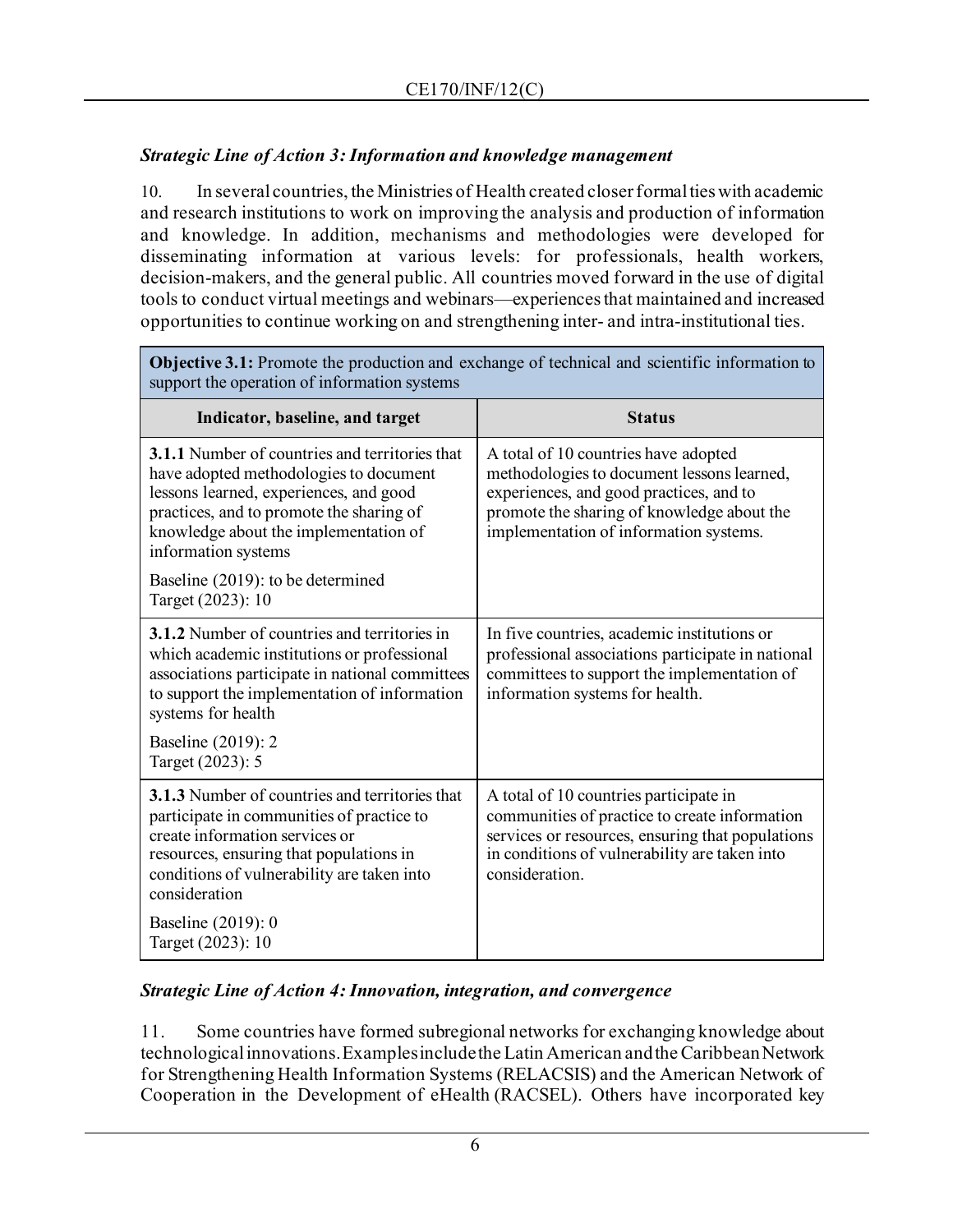performance indicators in their national plans and strategies on information systems for health and on the integration of digital health actions within the framework of e-government initiatives.

| <b>Objective 4.1:</b> Establish a network of institutions and experts to advise PAHO and the Member<br>States on the introduction of innovative models for the development of information systems                                                                                                                                                                                                         |                                                                                                                                                                                                                                                                                                                                                                                                                                                                        |  |
|-----------------------------------------------------------------------------------------------------------------------------------------------------------------------------------------------------------------------------------------------------------------------------------------------------------------------------------------------------------------------------------------------------------|------------------------------------------------------------------------------------------------------------------------------------------------------------------------------------------------------------------------------------------------------------------------------------------------------------------------------------------------------------------------------------------------------------------------------------------------------------------------|--|
| Indicator, baseline, and target                                                                                                                                                                                                                                                                                                                                                                           | <b>Status</b>                                                                                                                                                                                                                                                                                                                                                                                                                                                          |  |
| 4.1.1 The Member States have formed a<br>network to ensure the introduction of models<br>and technologies that facilitate digital<br>transformation in the health sector                                                                                                                                                                                                                                  | A total of 15 countries have formed a network<br>to ensure the introduction of models and<br>technologies that facilitate digital<br>transformation in the health sector. Another<br>10 countries and four territories expect to                                                                                                                                                                                                                                       |  |
| Baseline (2019): 0<br>Target (2023): 1                                                                                                                                                                                                                                                                                                                                                                    | participate by 2023.                                                                                                                                                                                                                                                                                                                                                                                                                                                   |  |
| <b>4.1.2</b> The Member States have a standardized<br>monitoring and evaluation framework<br>consisting of a set of key performance<br>indicators, as well as key objectives and<br>outcomes for establishing, communicating,<br>and periodically monitoring targets and<br>outcomes in the implementation of information<br>systems for health<br>Baseline (2019): 0<br>Target (2023): 1                 | As part of the digital transformation toolbox,<br>a standardized monitoring and evaluation<br>framework has been adopted consisting of a<br>set of key performance indicators, as well as<br>key objectives and outcomes for establishing,<br>communicating, and periodically monitoring<br>targets and outcomes in the implementation of<br>information systems for health. There are still<br>no formal data on how many countries have<br>adopted such a framework. |  |
| 4.1.3 Number of countries and territories in<br>which the health sector formally participates in<br>e-government initiatives, including the<br>introduction of standards for national use and<br>global use (e.g., SNO-med), the optimization<br>of investments in technology infrastructure,<br>and the convergence of current initiatives<br>and investments<br>Baseline (2019): 4<br>Target (2023): 10 | A total of 10 countries and one territory report<br>that their health sector formally participates in<br>e-government initiatives, including the<br>introduction of standards for national use and<br>global use (e.g., SNO-med), the optimization<br>of investments in technology infrastructure,<br>and the convergence of current initiatives<br>and investments.                                                                                                   |  |

| <b>Objective 4.2:</b> Improve human resource training in all aspects of information systems for health                                                        |                                                                                                                       |  |
|---------------------------------------------------------------------------------------------------------------------------------------------------------------|-----------------------------------------------------------------------------------------------------------------------|--|
| Indicator, baseline, and target                                                                                                                               | <b>Status</b>                                                                                                         |  |
| 4.2.1 Number of countries and territories with<br>ongoing professional training strategies or<br>digital literacy programs for the use of<br>new technologies | Five countries have professional training<br>courses or digital literacy programs for the use<br>of new technologies. |  |
| Baseline (2019): To be determined<br>Target (2023): 5                                                                                                         |                                                                                                                       |  |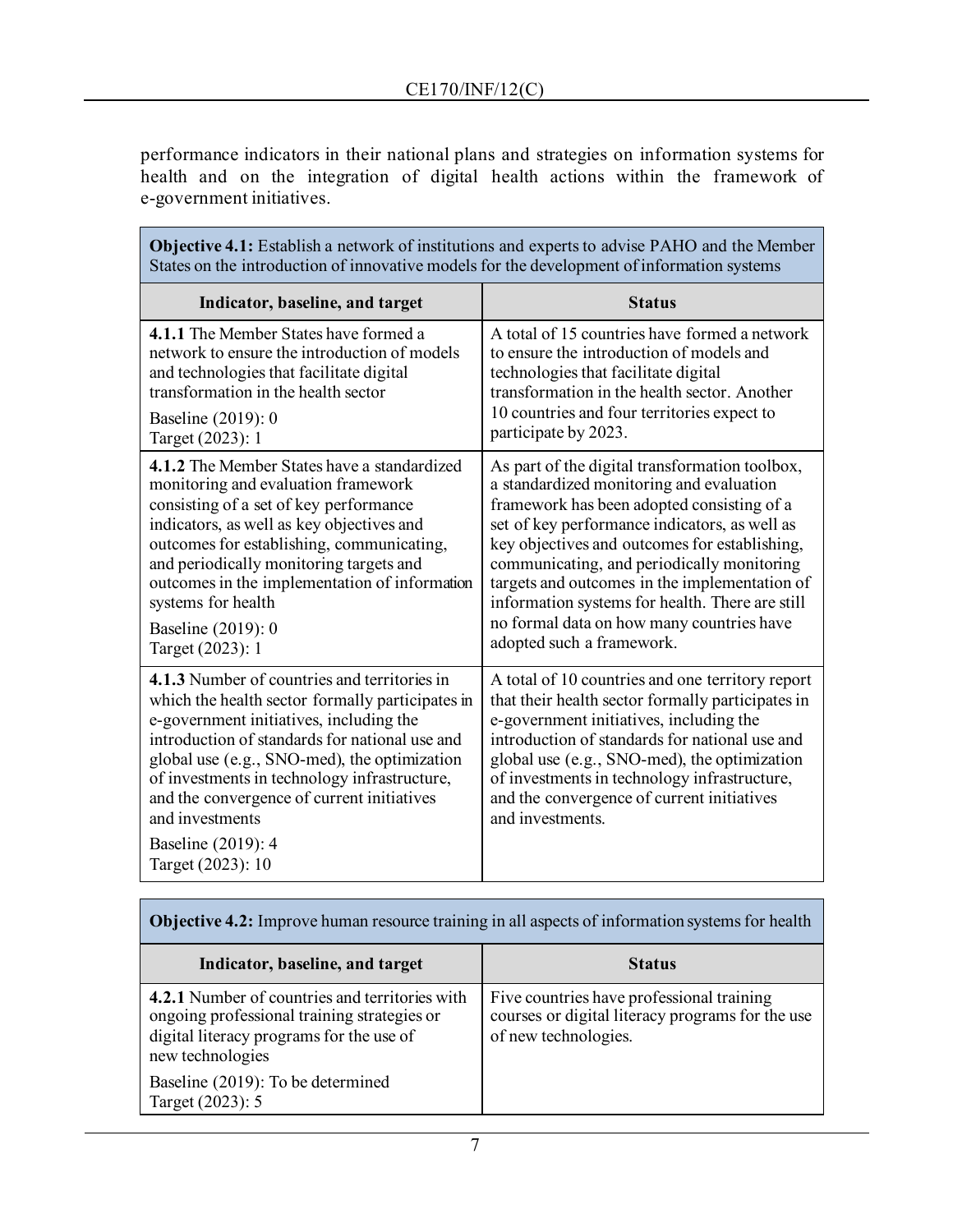# **Lessons Learned**

- 12. The following are lessons learned under each of the strategic lines of action:
- a) *Information system management and governance*. Improved strategic governance mechanisms in IS4H that ensure the convergence of investments and actions, as well as the integration and interoperability of databases and digital health solutions, have been a critical factor in facilitating access to reliable data, information, and knowledge on a timely basis, in the right place, and in the right format.
- b) *Data management and information technologies.* Open, secure, and ethical access to reliable, disaggregated quality data is essential in order to strengthen decision-making and the presentation of transparent information. The automation process is necessary for improving the quality of information, with easy and timely access.
- c) *Information and knowledge management*. Data and information for health should be supported by the greatest possible amount of verified evidence and knowledge. Countries have developed a variety of solutions for managing the data and information they obtain for their information systems for health.
- d) *Innovation, integration, and convergence.* Countries need to be prepared to embrace rapid technological progress, including innovations to their information systems for health.

# **Action Needed to Improve the Situation**

13. Based on the developments reported above and the analyses conducted together with the Member States *(4)*, the following measures are proposed for improving information systems for health under each of the strategic lines of action:

- a) *Information system management and governance*. Adopt guiding principles, policies, and official governance mechanisms for the management of data and information, prioritizing multisectoral and interdisciplinary participation.
- b) *Data management and information technologies.* Adopt international standards for data management and interoperability that prioritize technological infrastructure, automation, interoperability of electronic medical records, and the privacy, confidentiality, protection, and ethical use of data.
- c) *Information and knowledge management*. Implement a digital literacy program as an ongoing mechanism for strengthening the skills of human resources working in the information society.
- d) *Innovation, integration, and convergence*. Determine the maturity of the countries' information systems for health as a first step in identifying gaps and needs.